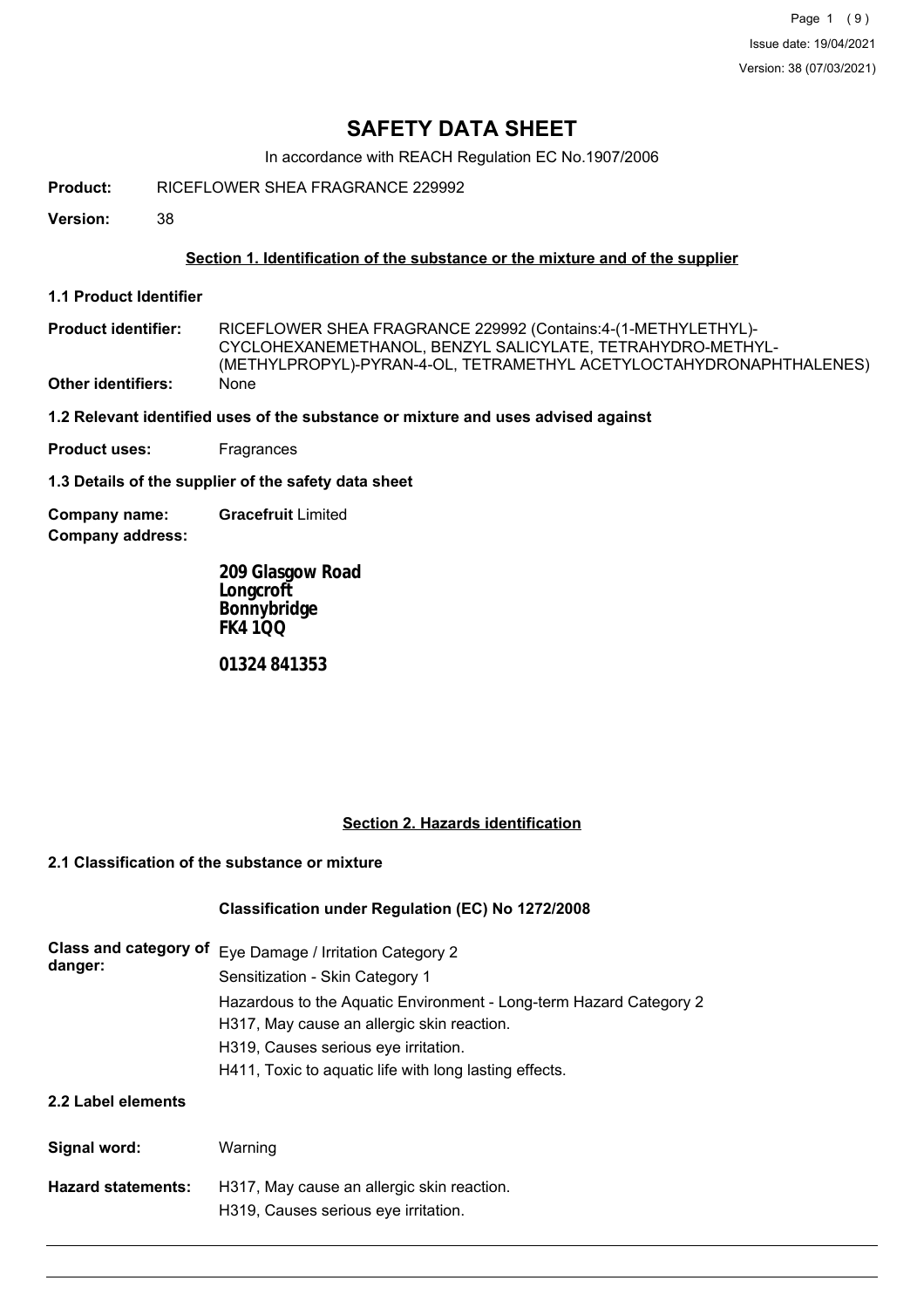## **SAFETY DATA SHEET**

In accordance with REACH Regulation EC No.1907/2006

| <b>Product:</b>                     | RICEFLOWER SHEA FRAGRANCE 229992                                                                                                                                                                                                                                                                                                                                                                                                                                                                                                                                                                                                                                                                                                                                                                                                                                        |  |  |
|-------------------------------------|-------------------------------------------------------------------------------------------------------------------------------------------------------------------------------------------------------------------------------------------------------------------------------------------------------------------------------------------------------------------------------------------------------------------------------------------------------------------------------------------------------------------------------------------------------------------------------------------------------------------------------------------------------------------------------------------------------------------------------------------------------------------------------------------------------------------------------------------------------------------------|--|--|
| Version:                            | 38                                                                                                                                                                                                                                                                                                                                                                                                                                                                                                                                                                                                                                                                                                                                                                                                                                                                      |  |  |
|                                     | H411, Toxic to aquatic life with long lasting effects.                                                                                                                                                                                                                                                                                                                                                                                                                                                                                                                                                                                                                                                                                                                                                                                                                  |  |  |
| Supplemental<br>Information:        | EUH208, Contains (E)-1-(2,6,6-TRIMETHYL-1,3-CYCLOHEXADIEN-1-YL)-2-BUTEN-1-ONE,<br>(ETHOXYMETHYL)CYCLODODECANE, 3-(2H-1,3-BENZODIOXOL-5-YL)-2-<br>METHYLPROPANAL, ALPHA-ISOMETHYL IONONE, CITRONELLOL, COUMARIN, ETHYL<br>LINALOOL, HELIOTROPINE, HEXYL SALICYLATE, LINALOOL, PENTADECALACTONE. May<br>produce an allergic reaction.                                                                                                                                                                                                                                                                                                                                                                                                                                                                                                                                     |  |  |
| <b>Precautionary</b><br>statements: | P261, Avoid breathing vapour or dust.<br>P264, Wash hands and other contacted skin thoroughly after handling.<br>P272, Contaminated work clothing should not be allowed out of the workplace.<br>P273, Avoid release to the environment.<br>P280, Wear protective gloves/eye protection/face protection.<br>P302/352, IF ON SKIN: Wash with plenty of soap and water.<br>P305/351/338, IF IN EYES: Rinse cautiously with water for several minutes. Remove contact<br>lenses, if present and easy to do. Continue rinsing.<br>P333/313. If skin irritation or rash occurs: Get medical advice/attention.<br>P337/313, If eye irritation persists: Get medical advice/attention.<br>P363, Wash contaminated clothing before reuse.<br>P391, Collect spillage.<br>P501, Dispose of contents/container to approved disposal site, in accordance with local<br>regulations. |  |  |
| Pictograms:                         |                                                                                                                                                                                                                                                                                                                                                                                                                                                                                                                                                                                                                                                                                                                                                                                                                                                                         |  |  |

**Other hazards:** Hydrocarbon Concentration %: 0.558%

## **Section 3. Composition / information on ingredients**

#### **3.2 Mixtures**

#### **Contains:**

| <b>Name</b>                                                                     | <b>CAS</b>                | <b>EC</b>                                               | <b>REACH Registration</b><br>No. | $\%$   | <b>Classification for</b><br>(CLP) 1272/2008  |
|---------------------------------------------------------------------------------|---------------------------|---------------------------------------------------------|----------------------------------|--------|-----------------------------------------------|
| <b>ITETRAMETHYL</b><br>IACETYLOCTAHYDRON 68155-66-8.<br><b>IAPHTHALENES</b>     | 54464-57-2.<br>68155-67-9 | $ 259-174-3 $<br>268-978-3.<br> 268-979-9.<br>915-730-3 | 01-2119489989-04-xxxx            | 5-<10% | <b>SCI 2-SS 1B-EH C1:</b><br>H315-H317-H410,- |
| <b>ITETRAHYDRO-</b><br><b>IMETHYL-</b><br>(METHYLPROPYL)-<br><b>IPYRAN-4-OL</b> | 63500-71-0                | 405-040-6                                               | 01-0000015458-64-xxxx            | 5-<10% | EDI 2:H319.-                                  |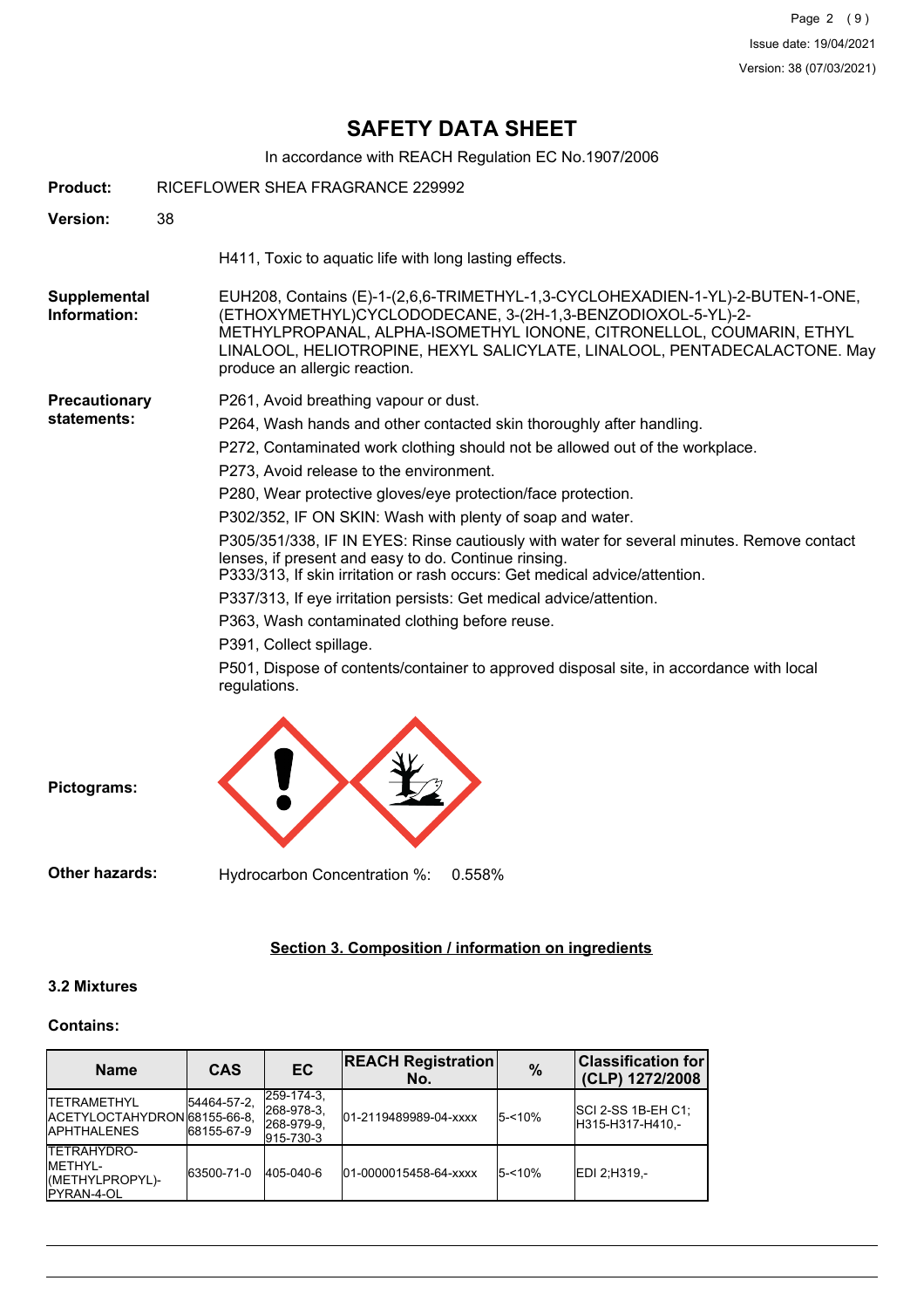Page 3 (9) Issue date: 19/04/2021 Version: 38 (07/03/2021)

## **SAFETY DATA SHEET**

In accordance with REACH Regulation EC No.1907/2006

## **Product:** RICEFLOWER SHEA FRAGRANCE 229992

#### **Version:** 38

| 1,3,4,6,7,8<br><b>HEXAHYDRO-</b><br>4,6,6,7,8,8-<br><b>I</b> HEXAMETHYLINDENO<br>I5.6-CIPYRAN | 1222-05-5                | 214-946-9               | 01-2119488227-29-xxxx  | 1-<5%       | EH A1-EH C1:H410 -                            |
|-----------------------------------------------------------------------------------------------|--------------------------|-------------------------|------------------------|-------------|-----------------------------------------------|
| 4-(1-METHYLETHYL)-<br><b>CYCLOHEXANEMETH</b><br><b>ANOL</b>                                   | 5502-75-0,<br>13828-37-0 | 939-719-8.<br>237-539-8 | 01-2119983532-32-xxxx  | $1 - 5%$    | SCI 2-SS 1B;H315-<br>H317.-                   |
| <b>BENZYL SALICYLATE</b>                                                                      | 118-58-1                 | 204-262-9               |                        | $1 - 5%$    | EDI 2-SS 1B-EH C3:<br>H317-H319-H412,-        |
| <b>IPENTAMETHYLCYCLO</b><br>IPENT-3-ENE-BUTANOL165113-99-7                                    |                          | 265-453-0               |                        | $1 - 5%$    | EDI 2-EH C2;H319-<br>H411,-                   |
| ALPHA-ISOMETHYL<br><b>IONONE</b>                                                              | 127-51-5                 | 204-846-3               |                        | 1-<5%       | SS 1B-EH C2:H317-<br>$H411. -$                |
| <b>LINALOOL</b>                                                                               | 78-70-6                  | 201-134-4               | 01-2119474016-42-xxxx  | $1 - 5%$    | SCI 2-SS 1B; H315-<br>H317.-                  |
| <b>IPENTADECALACTONE</b>                                                                      | $1106 - 02 - 5$          | 203-354-6               | 01-2119987323-31-xxxx  | $0.1 - 1\%$ | SS 1B-EH C2; H317-<br>H411,-                  |
| CIS-3-HEXENYL<br><b>SALICYLATE</b>                                                            | 65405-77-8               | 265-745-8               | 01-2119987320-37-xxxx  | $0.1 - 1\%$ | EH A1-EH C1; H410,-                           |
| (ETHOXYMETHYL)<br><b>CYCLODODECANE</b>                                                        | 58567-11-6               | 261-332-1               | 01-2119971571-34       | $0.1 - 1\%$ | <b>SCI 2-SS 1B-EH C2:</b><br>H315-H317-H411,- |
| <b>ETHYL LINALOOL</b>                                                                         | 10339-55-6               | 233-732-6               | 01-2119969272-32-xxxx  | $0.1 - 1\%$ | <b>SCI 2-EDI 2-SS 1B:</b><br>H315-H317-H319,- |
| <b>HELIOTROPINE</b>                                                                           | 120-57-0                 | 204-409-7               |                        | $0.1 - 1\%$ | SS 1B;H317,-                                  |
| <b>COUMARIN</b>                                                                               | 91-64-5                  | 202-086-7               |                        | $0.1 - 1\%$ | ATO 4-SS 1B; H302-<br>H317,-                  |
| <b>CITRONELLOL</b>                                                                            | 106-22-9                 | 203-375-0               | 01-2119453995-23-xxxx  | $0.1 - 1\%$ | <b>SCI 2-EDI 2-SS 1B:</b><br>H315-H317-H319.- |
| l3-(2H-1.3-<br>BENZODIOXOL-5-YL)<br>-2-METHYLPROPANAL                                         | 1205-17-0                | 214-881-6               | 01-2120740119-58-xxxx  | $0.1 - 1\%$ | SS 1B-REP 2-EH C2;<br>H317-H361-H411,-        |
| <b>IALPHA-CEDRENE</b>                                                                         | 469-61-4                 | 207-418-4               |                        | $0.1 - 1\%$ | AH 1-EH A1-EH C1;<br>H304-H410,-              |
| <b>HEXYL SALICYLATE</b>                                                                       | 6259-76-3                | 228-408-6               | 01-2119638275-36-xxxx  | $0.1 - 1\%$ | SCI 2-SS 1-EH A1-EH<br>C1;H315-H317-H410,-    |
| <b>TRIMETHYLCYCLOPE</b><br>INTENYL<br>IDIMETHYLISOPENTEN<br>ЮL                                | 107898-54-4 411-580-3    |                         |                        | $0.1 - 1\%$ | <b>SCI 2-EH A1-EH C1:</b><br>H315-H410,-      |
| <b>BETA CEDRENE</b>                                                                           | 546-28-1                 | 208-898-8               |                        | $< 0.1\%$   | AH 1-EH A1-EH C1;<br>H304-H410.-              |
| $(E)-1-(2,6,6-$<br>TRIMETHYL-1,3-<br>CYCLOHEXADIEN-1-<br>YL)-2-BUTEN-1-ONE                    | 23726-93-4               | 245-844-2               | l01-2120105798-49-xxxx | $< 0.1\%$   | <b>SCI 2-SS 1A-EH C2:</b><br>H315-H317-H411,- |

#### **Substances with Community workplace exposure limits:**

| <b>Name</b>       | <b>CAS</b> | -c        | 0,<br>$\sqrt{0}$ |
|-------------------|------------|-----------|------------------|
| DIETHYL PHTHALATE | 84-66-2    | 201-550-6 | l-<5%            |

### **Substances that are persistent, bioaccumulative and toxic or very persistent and very bioaccumulative, greater than 0.1%:**

Not Applicable

#### **Section 4. First-aid measures**

#### **4.1 Description of first aid measures**

IF ON SKIN: Wash with plenty of soap and water.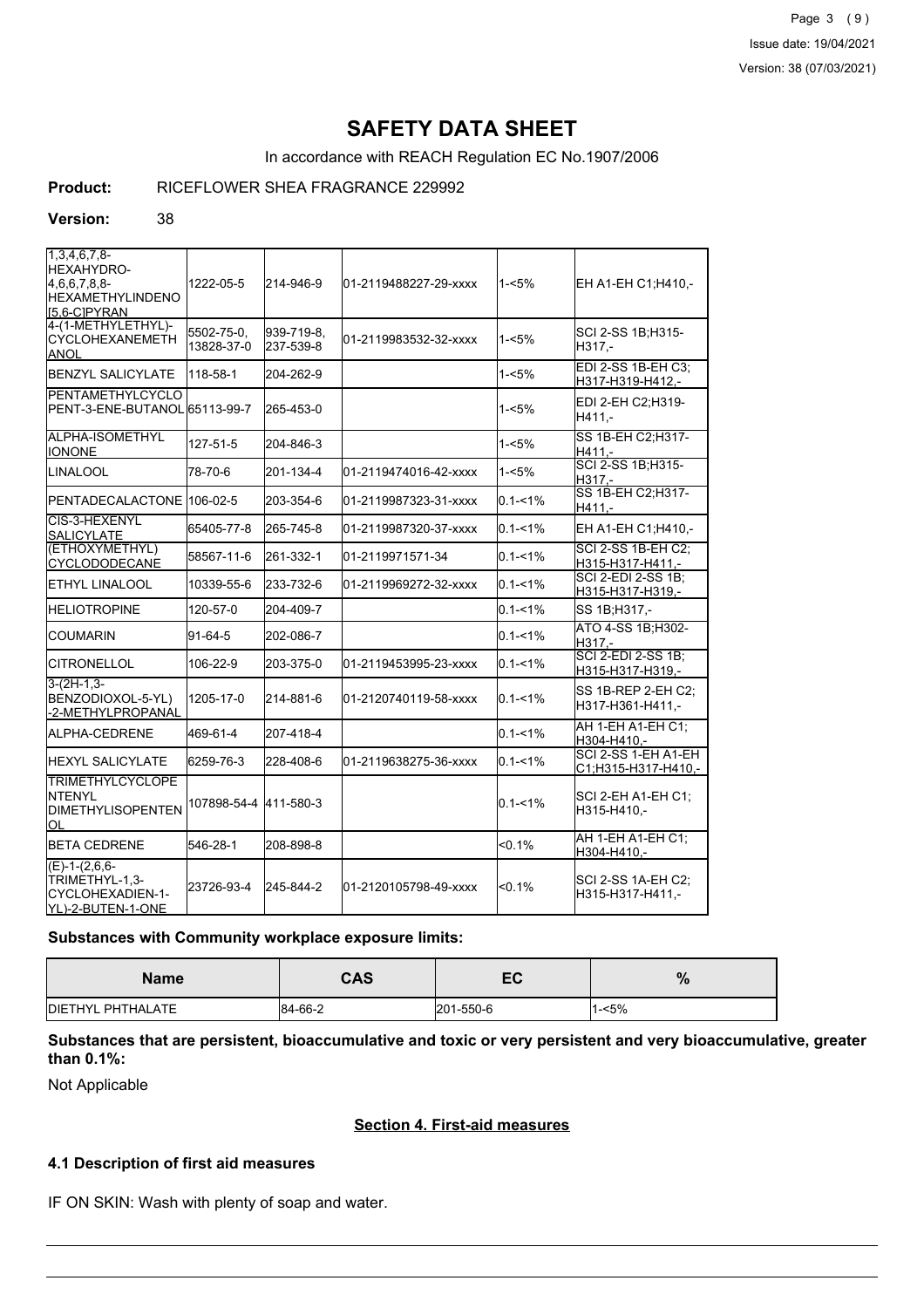Page 4 (9) Issue date: 19/04/2021 Version: 38 (07/03/2021)

## **SAFETY DATA SHEET**

In accordance with REACH Regulation EC No.1907/2006

**Product:** RICEFLOWER SHEA FRAGRANCE 229992

**Version:** 38

IF IN EYES: Rinse cautiously with water for several minutes. Remove contact lenses, if present and easy to do. Continue rinsing.

### **4.2 Most important symptoms and effects, both acute and delayed**

May cause an allergic skin reaction.

Causes serious eye irritation.

#### **4.3 Indication of any immediate medical attention and special treatment needed**

None expected, see Section 4.1 for further information.

### **SECTION 5: Firefighting measures**

#### **5.1 Extinguishing media**

Suitable media: Carbon dioxide, Dry chemical, Foam.

#### **5.2 Special hazards arising from the substance or mixture**

In case of fire, may be liberated: Carbon monoxide, Unidentified organic compounds.

#### **5.3 Advice for fire fighters:**

In case of insufficient ventilation, wear suitable respiratory equipment.

#### **Section 6. Accidental release measures**

#### **6.1 Personal precautions, protective equipment and emergency procedures:**

Avoid inhalation. Avoid contact with skin and eyes. See protective measures under Section 7 and 8.

#### **6.2 Environmental precautions:**

Keep away from drains, surface and ground water, and soil.

#### **6.3 Methods and material for containment and cleaning up:**

Remove ignition sources. Provide adequate ventilation. Avoid excessive inhalation of vapours. Contain spillage immediately by use of sand or inert powder. Dispose of according to local regulations.

## **6.4 Reference to other sections:**

Also refer to sections 8 and 13.

#### **Section 7. Handling and storage**

#### **7.1 Precautions for safe handling:**

Keep away from heat, sparks, open flames and hot surfaces. - No smoking. Use personal protective equipment as required. Use in accordance with good manufacturing and industrial hygiene practices. Use in areas with adequate ventilation Do not eat, drink or smoke when using this product.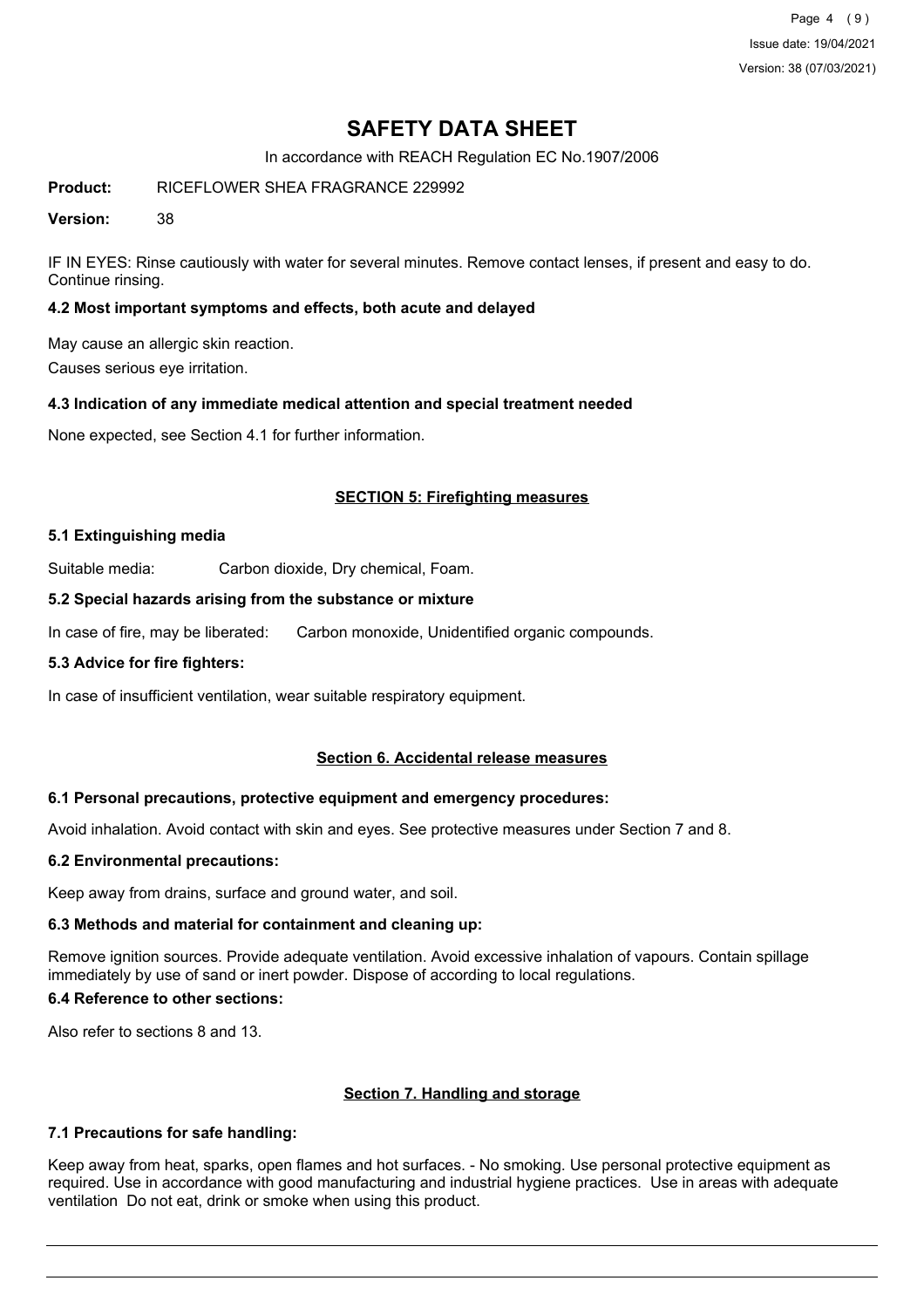## **SAFETY DATA SHEET**

In accordance with REACH Regulation EC No.1907/2006

**Product:** RICEFLOWER SHEA FRAGRANCE 229992

**Version:** 38

### **7.2 Conditions for safe storage, including any incompatibilities:**

Store in a well-ventilated place. Keep container tightly closed. Keep cool. Ground/bond container and receiving equipment. Use explosion-proof electrical, ventilating and lighting equipment. Use only non-sparking tools. Take precautionary measures against static discharge.

### **7.3 Specific end use(s):**

Fragrances: Use in accordance with good manufacturing and industrial hygiene practices.

#### **Section 8. Exposure controls/personal protection**

#### **8.1 Control parameters**

Workplace exposure limits:

| Ingredient               | <b>CAS</b>  | EC.       | <b>Description</b>                                       | Value |
|--------------------------|-------------|-----------|----------------------------------------------------------|-------|
| <b>DIETHYL PHTHALATE</b> | $ 84-66-2 $ | 201-550-6 | Long-term exposure limit (8-hour<br>$ TWA $ (mg/m3)      | 15    |
|                          |             |           | Short-term exposure limit (15-<br>$ $ minute $ $ (mg/m3) | 10    |

#### **8.2 Exposure Controls**

#### **Eye / Skin Protection**

Wear protective gloves/eye protection/face protection

#### **Respiratory Protection**

Ensure adequate and ongoing ventilation is maintained in order to prevent build up of excessive vapour and to ensure occupational exposure limits are adhered to. If appropriate, and depending on your patterns and volumes of use, the following engineering controls may be required as additional protective measures: a) Isolate mixing rooms and other areas where this material is used or openly handled. Maintain these areas under negative air pressure relative to the rest of the plant. b) Employ the use of Personal protective equipment - an approved, properly fitted respirator with organic vapour cartridges or canisters and particulate filters. c) Use local exhaust ventilation around open tanks and other open sources of potential exposures in order to avoid excessive inhalation, including places where this material is openly weighed or measured. In addition, use general dilution ventilation of the work area to eliminate or reduce possible worker exposures. d) Use closed systems for transferring and processing this material.

Also refer to Sections 2 and 7.

#### **Section 9. Physical and chemical properties**

#### **9.1 Information on basic physical and chemical properties**

| Appearance:                     | Clear colourless to pale yellow liquid |
|---------------------------------|----------------------------------------|
| Odour:                          | Not determined                         |
| <b>Odour threshold:</b>         | Not determined                         |
| pH:                             | Not determined                         |
| Melting point / freezing point: | Not determined                         |
| Initial boiling point / range:  | Not determined                         |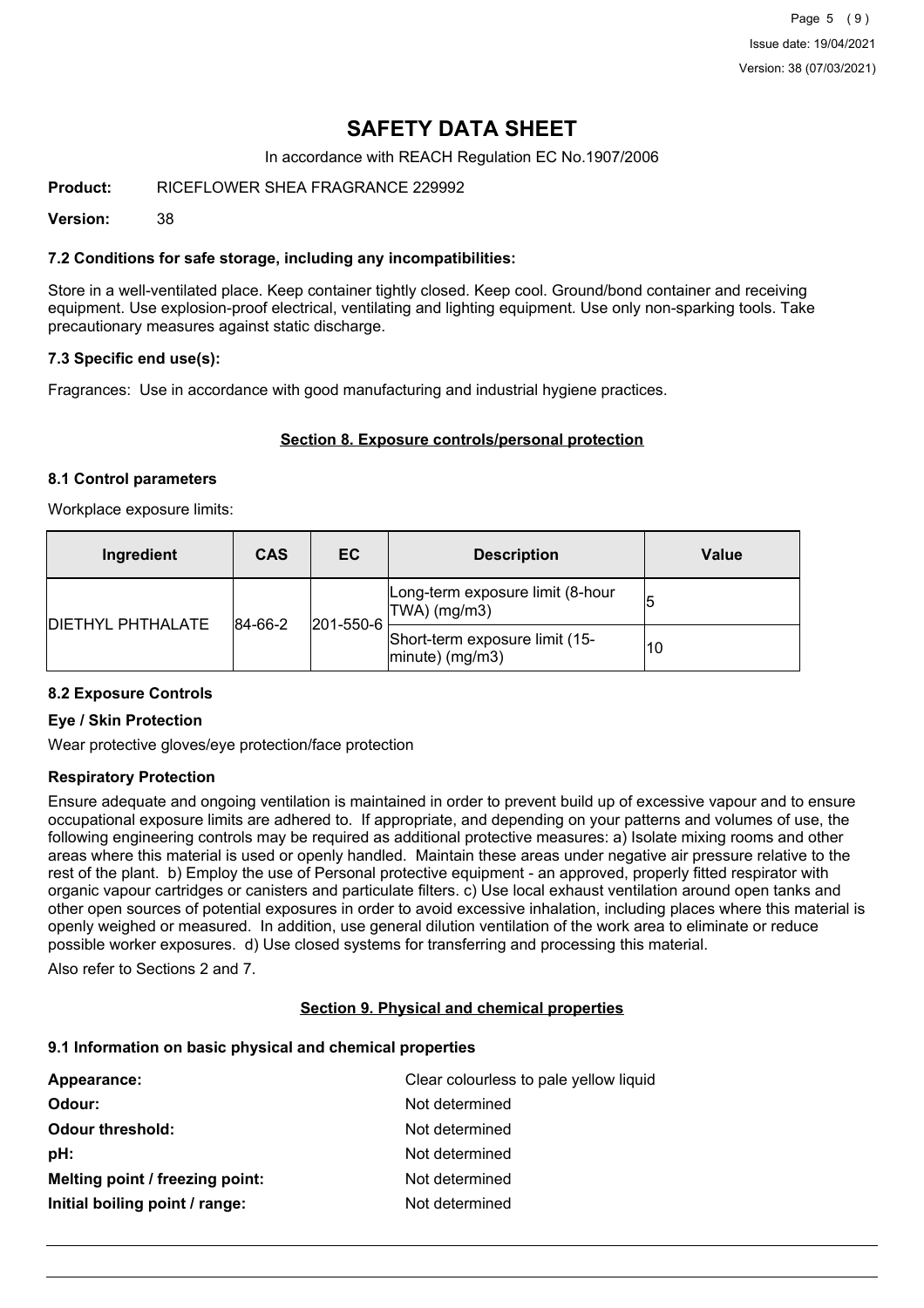Page 6 (9) Issue date: 19/04/2021 Version: 38 (07/03/2021)

# **SAFETY DATA SHEET**

In accordance with REACH Regulation EC No.1907/2006

| Product:                     | RICEFLOWER SHEA FRAGRANCE 229992              |                                              |
|------------------------------|-----------------------------------------------|----------------------------------------------|
| <b>Version:</b>              | 38                                            |                                              |
| <b>Flash point:</b>          |                                               | $>$ 100 °C                                   |
| <b>Evaporation rate:</b>     |                                               | Not determined                               |
|                              | Flammability (solid, gas):                    | Not determined                               |
|                              | Upper/lower flammability or explosive limits: | Product does not present an explosion hazard |
| Vapour pressure:             |                                               | Not determined                               |
| Vapour density:              |                                               | Not determined                               |
| <b>Relative density:</b>     |                                               | 1.0060 - 1.0100                              |
| Solubility(ies):             |                                               | Not determined                               |
|                              | Partition coefficient: n-octanol/water:       | Not determined                               |
|                              | <b>Auto-ignition temperature:</b>             | Not determined                               |
|                              | Decomposition temperature:                    | Not determined                               |
| <b>Viscosity:</b>            |                                               | Not determined                               |
| <b>Explosive properties:</b> |                                               | Not expected                                 |
| <b>Oxidising properties:</b> |                                               | Not expected                                 |
| 9.2 Other information:       | None available                                |                                              |

## **Section 10. Stability and reactivity**

#### **10.1 Reactivity:**

Presents no significant reactivity hazard, by itself or in contact with water.

### **10.2 Chemical stability:**

Good stability under normal storage conditions.

#### **10.3 Possibility of hazardous reactions:**

Not expected under normal conditions of use.

#### **10.4 Conditions to avoid:**

Avoid extreme heat.

#### **10.5 Incompatible materials:**

Avoid contact with strong acids, alkalis or oxidising agents.

#### **10.6 Hazardous decomposition products:**

Not expected.

## **Section 11. Toxicological information**

## **11.1 Information on toxicological effects**

This mixture has not been tested as a whole for health effects. The health effects have been calculated using the methods outlined in Regulation (EC) No 1272/2008 (CLP).

| <b>Acute Toxicity:</b>       | Based on available data the classification criteria are not met. |
|------------------------------|------------------------------------------------------------------|
| <b>Acute Toxicity Oral</b>   | >5000                                                            |
| <b>Acute Toxicity Dermal</b> | Not Applicable                                                   |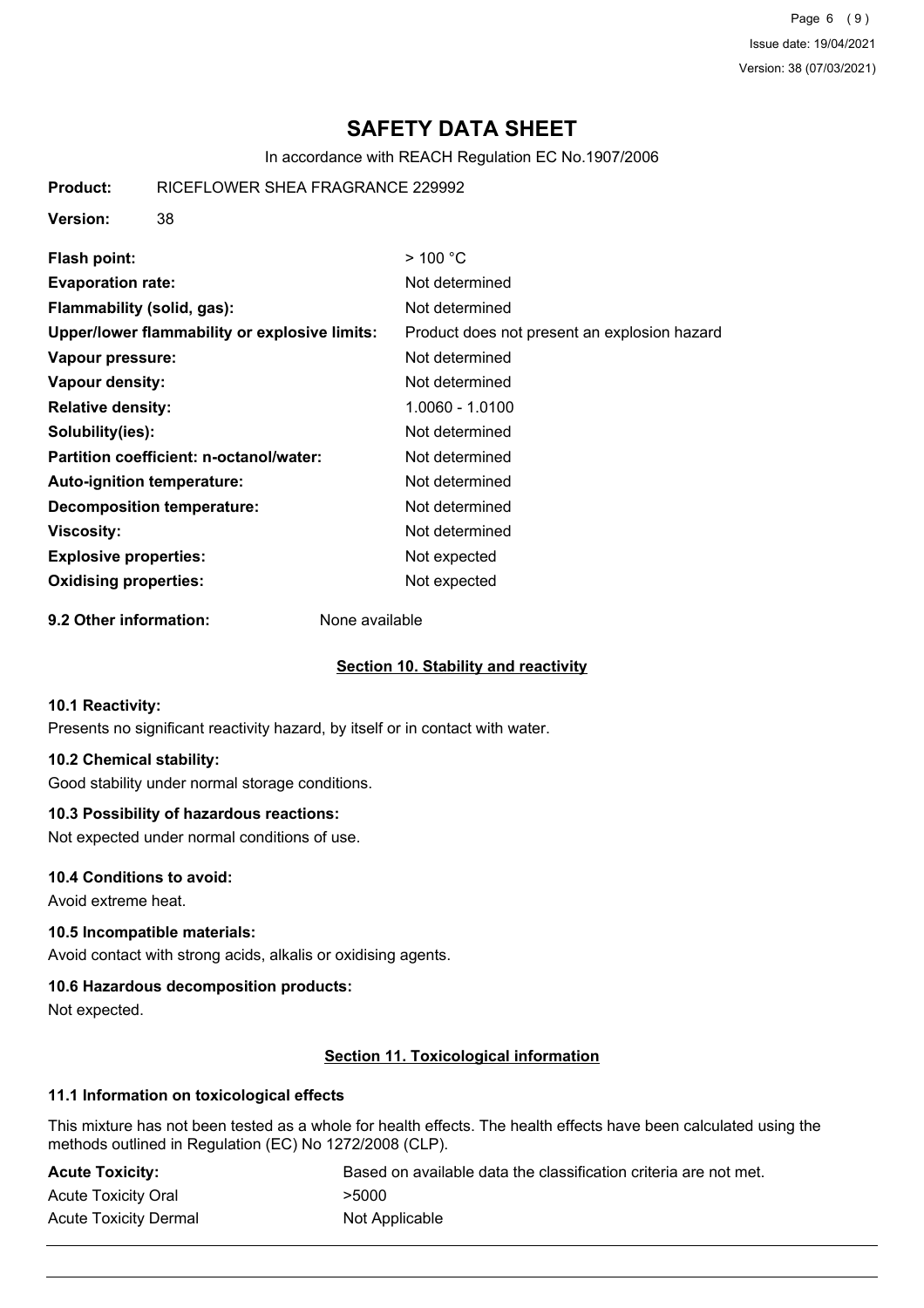Page 7 (9) Issue date: 19/04/2021 Version: 38 (07/03/2021)

# **SAFETY DATA SHEET**

In accordance with REACH Regulation EC No.1907/2006

| RICEFLOWER SHEA FRAGRANCE 229992<br>Product: |
|----------------------------------------------|
|                                              |
|                                              |
|                                              |
|                                              |

**Version:** 38

| <b>Acute Toxicity Inhalation</b>          | Not Available                                                    |
|-------------------------------------------|------------------------------------------------------------------|
| <b>Skin corrosion/irritation:</b>         | Based on available data the classification criteria are not met. |
| Serious eye damage/irritation:            | Eye Damage / Irritation Category 2                               |
| <b>Respiratory or skin sensitisation:</b> | Sensitization - Skin Category 1                                  |
| Germ cell mutagenicity:                   | Based on available data the classification criteria are not met. |
| <b>Carcinogenicity:</b>                   | Based on available data the classification criteria are not met. |
| <b>Reproductive toxicity:</b>             | Based on available data the classification criteria are not met. |
| <b>STOT-single exposure:</b>              | Based on available data the classification criteria are not met. |
| <b>STOT-repeated exposure:</b>            | Based on available data the classification criteria are not met. |
| <b>Aspiration hazard:</b>                 | Based on available data the classification criteria are not met. |

#### **Information about hazardous ingredients in the mixture**

Not Applicable

Refer to Sections 2 and 3 for additional information.

### **Section 12. Ecological information**

**12.1 Toxicity:**

Toxic to aquatic life with long lasting effects.

| 12.2 Persistence and degradability: | Not available |
|-------------------------------------|---------------|
| 12.3 Bioaccumulative potential:     | Not available |
| 12.4 Mobility in soil:              | Not available |

## **12.5 Results of PBT and vPvB assessment:**

This substance does not meet the PBT/vPvB criteria of REACH, annex XIII.

**12.6 Other adverse effects:** Not available

#### **Section 13. Disposal considerations**

#### **13.1 Waste treatment methods:**

Dispose of in accordance with local regulations. Avoid disposing into drainage systems and into the environment. Empty containers should be taken to an approved waste handling site for recycling or disposal.

## **Section 14. Transport information**

| 14.1 UN number:                    | UN3082                                                                                                                                                               |
|------------------------------------|----------------------------------------------------------------------------------------------------------------------------------------------------------------------|
| 14.2 UN Proper Shipping Name:      | ENVIRONMENTALLY HAZARDOUS SUBSTANCE, LIQUID, N.O.S.<br>(TETRAMETHYL ACETYLOCTAHYDRONAPHTHALENES, 1,3,4,6,7,8-<br>HEXAHYDRO-4,6,6,7,8,8-HEXAMETHYLINDENO[5,6-C]PYRAN) |
| 14.3 Transport hazard class(es):   | 9                                                                                                                                                                    |
| <b>Sub Risk:</b>                   |                                                                                                                                                                      |
| 14.4. Packing Group:               | Ш                                                                                                                                                                    |
| 14.5 Environmental hazards:        | This is an environmentally hazardous substance.                                                                                                                      |
| 14.6 Special precautions for user: | None additional                                                                                                                                                      |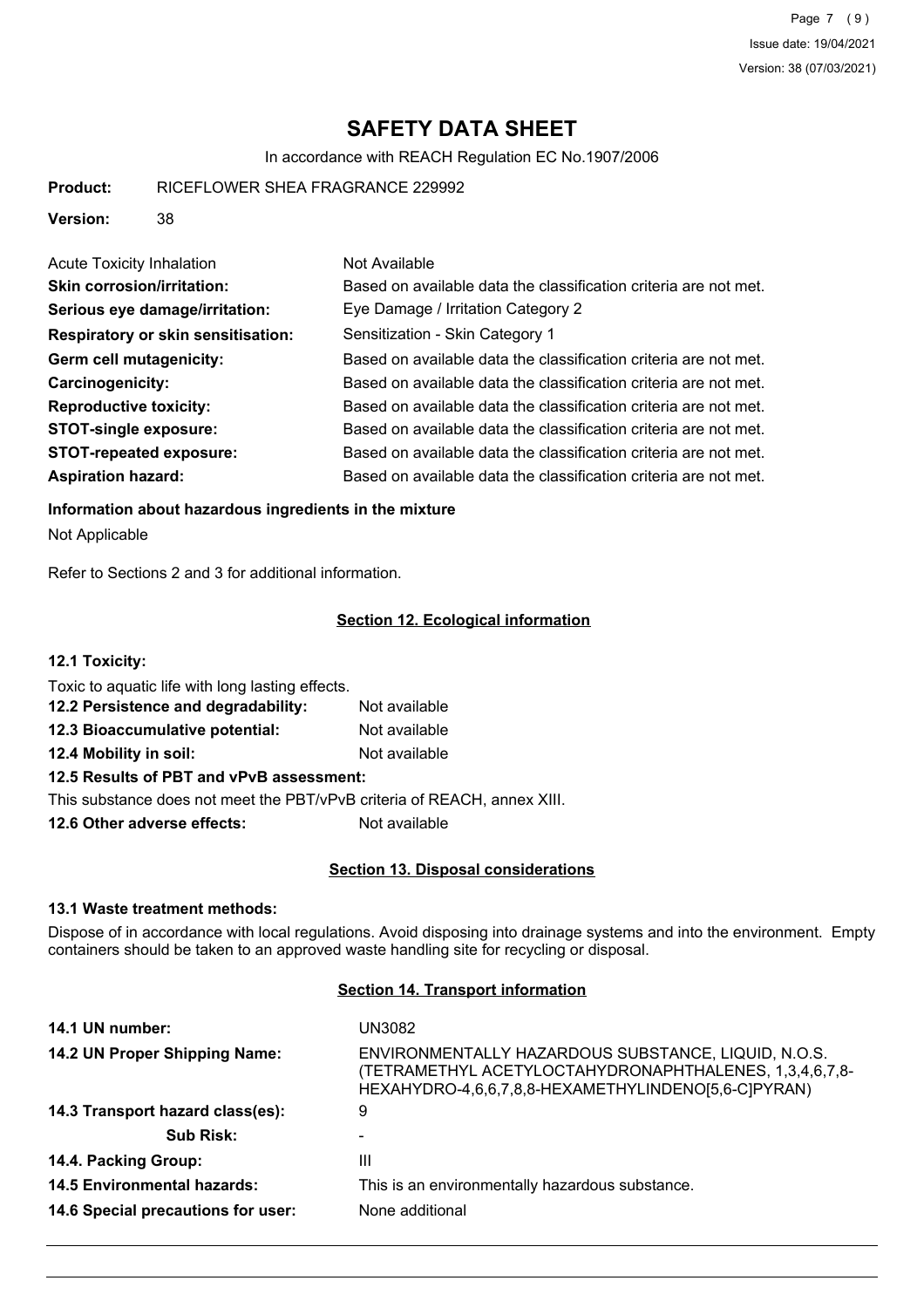Page 8 (9) Issue date: 19/04/2021 Version: 38 (07/03/2021)

## **SAFETY DATA SHEET**

In accordance with REACH Regulation EC No.1907/2006

## **Product:** RICEFLOWER SHEA FRAGRANCE 229992

**Version:** 38

## **14.7 Transport in bulk according to Annex II of MARPOL73/78 and the IBC Code:**

Not applicable

## **Section 15. Regulatory information**

**15.1 Safety, health and environmental regulations/legislation specific for the substance or mixture** None additional

## **15.2 Chemical Safety Assessment**

A Chemical Safety Assessment has not been carried out for this product.

#### **Section 16. Other information**

| <b>Concentration % Limits:</b>  | EH C2=17.03% EH C3=1.70% EDI 2=96.38% EDI 2A=96.38% SS 1=15.<br>87% |
|---------------------------------|---------------------------------------------------------------------|
| <b>Total Fractional Values:</b> | EH C2=5.87 EH C3=58.80 EDI 2=1.04 EDI 2A=1.04 SS 1=6.30             |
| Key to revisions:               |                                                                     |

Classification under Regulation (EC) No 1272/2008 Concentration % Limits Product identifier SECTION 3: Composition/information on ingredients Total Fractional Values

## **Key to abbreviations:**

| <b>Abbreviation</b> | <b>Meaning</b>                                                            |
|---------------------|---------------------------------------------------------------------------|
| AH <sub>1</sub>     | Aspiration Hazard Category 1                                              |
| ATO 4               | Acute Toxicity - Oral Category 4                                          |
| EDI <sub>2</sub>    | Eye Damage / Irritation Category 2                                        |
| <b>IEH A1</b>       | Hazardous to the Aquatic Environment - Acute Hazard Category 1            |
| EH C1               | Hazardous to the Aquatic Environment - Long-term Hazard Category 1        |
| EH <sub>C2</sub>    | Hazardous to the Aquatic Environment - Long-term Hazard Category 2        |
| <b>EH C3</b>        | Hazardous to the Aquatic Environment - Long-term Hazard Category 3        |
| H302                | Harmful if swallowed.                                                     |
| H304                | May be fatal if swallowed and enters airways.                             |
| H315                | lCauses skin irritation.                                                  |
| <b>H317</b>         | May cause an allergic skin reaction.                                      |
| H319                | Causes serious eye irritation.                                            |
| H361                | Suspected of damaging fertility or the unborn child.                      |
| H410                | Very toxic to aquatic life with long lasting effects.                     |
| H411                | Toxic to aquatic life with long lasting effects.                          |
| H412                | Harmful to aquatic life with long lasting effects.                        |
| P202                | Do not handle until all safety precautions have been read and understood. |
| P261                | Avoid breathing vapour or dust.                                           |